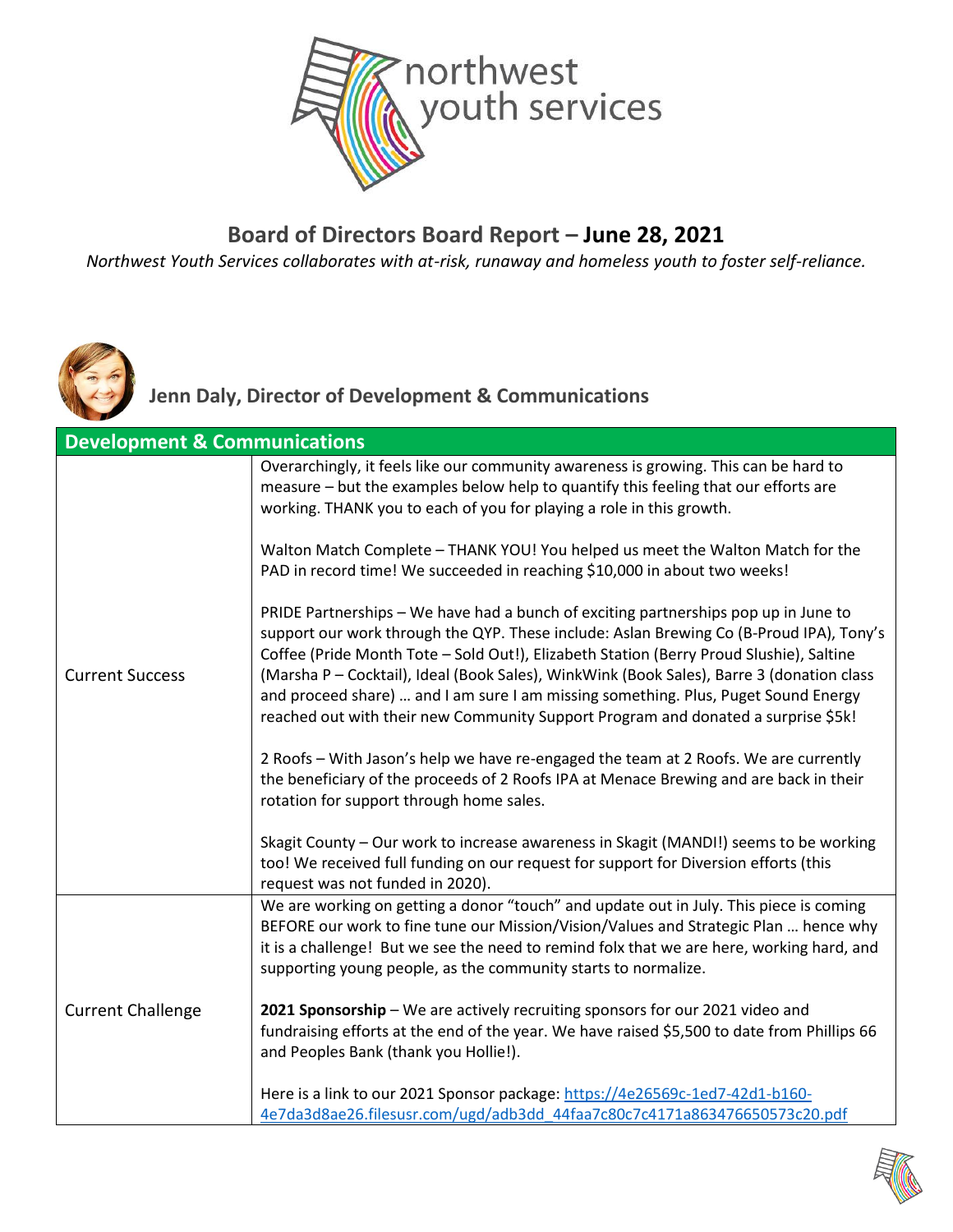| <b>Current Opportunity</b> | As we work together to redefine our work to support young people moving forward -<br>there in lies the opportunity for the Development Team! When WE (staff and Board)<br>fundraise, we collectively market and sell Northwest Youth Services' vision for the future.<br>For the last two years, we have been doing this work without a clear vision for what's to<br>come. I am excited for the opportunity to define our vision and move forward. |
|----------------------------|-----------------------------------------------------------------------------------------------------------------------------------------------------------------------------------------------------------------------------------------------------------------------------------------------------------------------------------------------------------------------------------------------------------------------------------------------------|



## **Paula Matthysse, Director of Operations**

| <b>Operations</b>        |                                                                                                                                                                                                                                                                                                                                                                                                                                                                                                                                                                                                                                                                                                                                                                                                                                                                                                                                                                                                                                                                                                                                                                                                                                                                                                                                                                                                                                                                    |
|--------------------------|--------------------------------------------------------------------------------------------------------------------------------------------------------------------------------------------------------------------------------------------------------------------------------------------------------------------------------------------------------------------------------------------------------------------------------------------------------------------------------------------------------------------------------------------------------------------------------------------------------------------------------------------------------------------------------------------------------------------------------------------------------------------------------------------------------------------------------------------------------------------------------------------------------------------------------------------------------------------------------------------------------------------------------------------------------------------------------------------------------------------------------------------------------------------------------------------------------------------------------------------------------------------------------------------------------------------------------------------------------------------------------------------------------------------------------------------------------------------|
| <b>Current Success</b>   | <b>FINANCE TEAM</b><br>Contract renewals for City of Bellingham Contract executed. Whatcom County<br>$\bullet$<br>contracts will be renewed starting July 1 <sup>st</sup> at the projected revenue amounts.<br>Field Audit is in process with Stephanie Wagner working diligently to prepare and<br>$\bullet$<br>provide all documents needed. Kudos to Dianne Errser and Susan Aspinall for<br>supporting the capacity needed to meet auditors' requests.<br><b>PAD Remodel Contracts</b><br>All documents from WA State Commerce/Housing Trust Fund were recorded and<br>$\bullet$<br>closed with Whatcom Land Title on June 23, 2021.<br>The PAD Renovation Team is meeting to review the drawings and remodel plan the<br>$\bullet$<br>week of June 28. The PAD will become the location for an emergency shelter for<br>young people after the PAD is moved to a location that is more environmentally<br>appropriate for youth 13-17 years. The remodel will move forward, starting in<br>August, and ensure the remodel meets the needs of young people utilizing the<br>emergency shelter.                                                                                                                                                                                                                                                                                                                                                                 |
| <b>Current Challenge</b> | Mid-year budget review is in process. Any request to the board for use of reserves will<br>$\bullet$<br>occur in July. Some revenues sources are still outstanding and the review of expenses<br>is still in happening, delayed somewhat by the audit and timing of other operational<br>reports for contracts ending June 30.<br>Heat! The last two weeks of June have presented high temperatures and needs for<br>$\bullet$<br>use of our last COVID funds. We're working with program services to ensure youth<br>have some cooling tools for their apartments, the PAD, and our office sites which may<br>be used as cooling locations. Finding the cooling units in a timely manner is our<br>challenge. Amazon has been a resource since local stores are sold out.<br>Safety assessments for all sites are occurring to ensure staff and youth safety. Great<br>$\bullet$<br>appreciation to the staff members that have contributed to the planning and<br>assessment meetings. Some needed changes: We will have an intercom and buzzer at<br>the main door at the Achievement Center to better serve youth with appointments.<br>Prospect will have a push handle on the front door to meet fire code. The Skagit office<br>will begin their assessment after they've moved in completely and are able to design<br>their plans. More lighting at the PAD outdoors is included in the remodel plan which<br>will create a safer parking area for staff. |

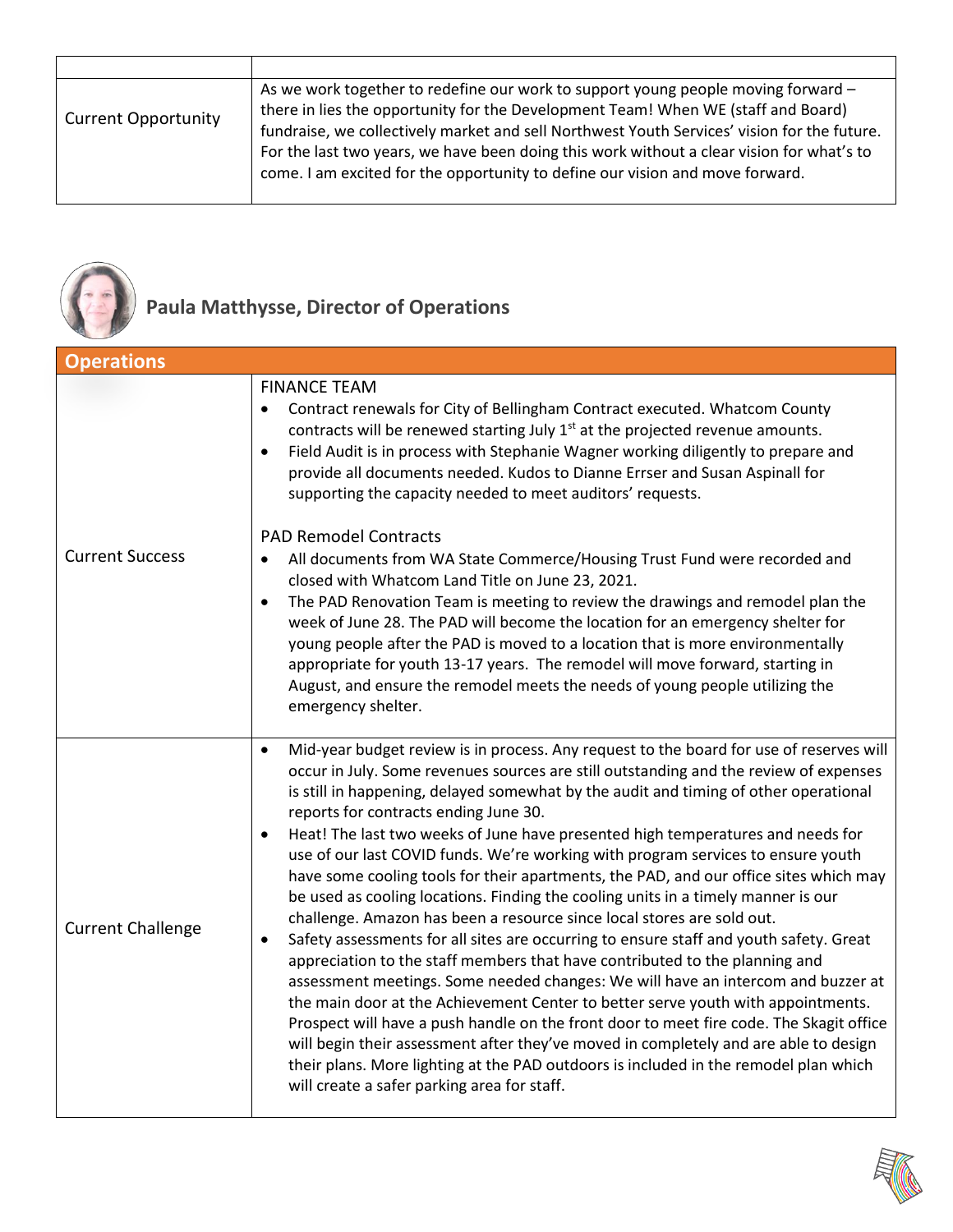| <b>Current Opportunity</b> | Working with the ED, Director of Development and PAD staff to find an awesome<br>$\bullet$<br>future home for the PAD. Funding planning is in process while we work with the city<br>to address a zoning application, and other details to acquire the funding needed for<br>the project.<br>IT Update-Davin Technology has framed our 2 year plan for IT infrastructure. The<br>plan includes safety/security infrastructure to meet our federal contract expectations<br>for secure data. Our internal communications will be enhanced to provide internal<br>communication in an emergency, The standardization of our equipment is in process<br>so all staff have updated hardware for their work and our IT buildout for the<br>Achievement Center, the PAD and Skagit offices provide consistent internet access,<br>and access to NWYS secure data. IT policies updates will be ready for the updated<br>policy manual which will be to the board for approval at the end of 2021. |
|----------------------------|--------------------------------------------------------------------------------------------------------------------------------------------------------------------------------------------------------------------------------------------------------------------------------------------------------------------------------------------------------------------------------------------------------------------------------------------------------------------------------------------------------------------------------------------------------------------------------------------------------------------------------------------------------------------------------------------------------------------------------------------------------------------------------------------------------------------------------------------------------------------------------------------------------------------------------------------------------------------------------------------|
|----------------------------|--------------------------------------------------------------------------------------------------------------------------------------------------------------------------------------------------------------------------------------------------------------------------------------------------------------------------------------------------------------------------------------------------------------------------------------------------------------------------------------------------------------------------------------------------------------------------------------------------------------------------------------------------------------------------------------------------------------------------------------------------------------------------------------------------------------------------------------------------------------------------------------------------------------------------------------------------------------------------------------------|



#### **Rachel Handy, Director of Skagit Programs**

| <b>Skagit Programs</b>     |                                                                                                                                                                                                                                                                                                                                                                                                                                                                                                                                                                                                                                                                                                                                                                                                                                                                                                                                                                               |
|----------------------------|-------------------------------------------------------------------------------------------------------------------------------------------------------------------------------------------------------------------------------------------------------------------------------------------------------------------------------------------------------------------------------------------------------------------------------------------------------------------------------------------------------------------------------------------------------------------------------------------------------------------------------------------------------------------------------------------------------------------------------------------------------------------------------------------------------------------------------------------------------------------------------------------------------------------------------------------------------------------------------|
| <b>Current Success</b>     | Skagit is moving to the new office location!! It is no small task but the team has<br>$\bullet$<br>come together in amazing ways to pull it off. As of July 1 <sup>st</sup> we will be fully settled<br>in the Burlington location.<br>Across all services and counties, staff are doing amazing work and supporting<br>each other in the work and self-care. We are seeing an increase in the number of<br>youth seeking services and while things are busy, program leadership staff are<br>successfully coordinating supports.<br>This month a couple awesome trainings were provided for staff including a De-<br>Escalation training with Jason and a training on Harm Reduction from the Harm<br>Reduction Treatment, Training and Technical Solutions (HaRT3S). Future trainings<br>for staff this summer and fall are in the works! These will include a training on<br>Youth Engagement and Adultism, and an in-depth De-Escalation and Prevention<br>for all staff. |
| <b>Current Challenge</b>   | Personally, June has been a busy month due to the office move and being short-<br>$\bullet$<br>staffed in some services. As Luis and I find a balance supporting programs in our<br>new Director roles the challenge is finding time and triaging needs.<br>Moving costs and renovations for the Skagit office is a future challenge. We are<br>prioritizing the move and creating a space for our needs now however to create<br>the vision of the space that meets the needs of youth and staff, a strategic project<br>plan and implementation is a need.<br>Re-opening of the Achievement Center space is Bellingham has largely been<br>$\bullet$<br>successful but not without challenges. As staff continue to return to regular office<br>hours, finding time for strategic project planning and implementation is needed<br>and a challenge.                                                                                                                         |
| <b>Current Opportunity</b> | With so much shifting and the capacity building of our leadership team, I think<br>$\bullet$<br>there are a lot of opportunities for creating a supported and skilled team of<br>service staff. I'm looking forward to collaborating with Luis on staff trainings,<br>cross-agency collaboration, and creating healing centered services for youth.                                                                                                                                                                                                                                                                                                                                                                                                                                                                                                                                                                                                                           |

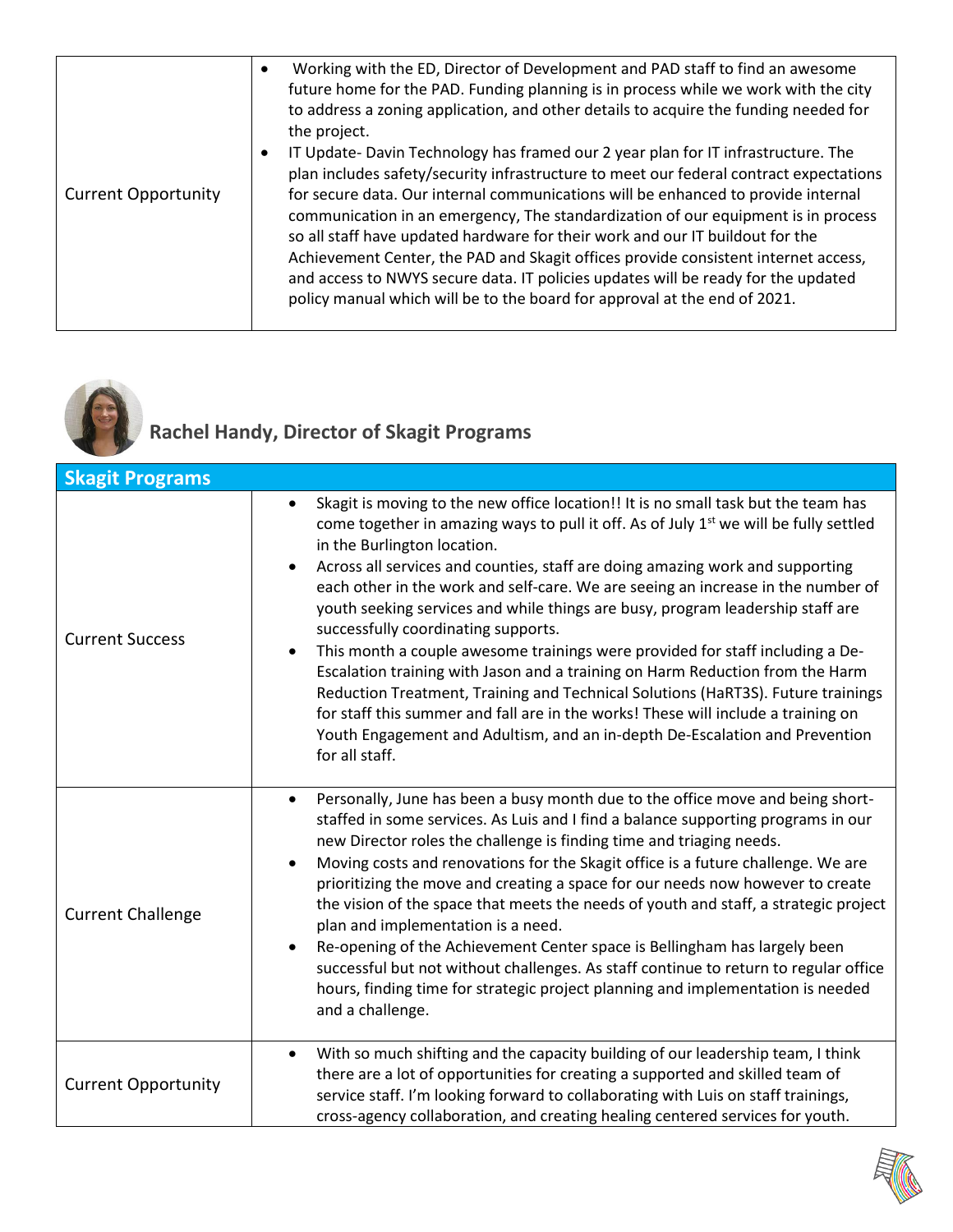|  |  | In Skagit, we received a tentative award letter from Skagit County Public Health to<br>fund our engagement services in Skagit. This has been on of the top funding<br>needs for Skagit services for over two years and we are anxiously waiting to hear<br>back about this opportunity! |
|--|--|-----------------------------------------------------------------------------------------------------------------------------------------------------------------------------------------------------------------------------------------------------------------------------------------|
|--|--|-----------------------------------------------------------------------------------------------------------------------------------------------------------------------------------------------------------------------------------------------------------------------------------------|



### **Luis Reyna, Director of Whatcom Housing**

| <b>Whatcom Housing</b>     |                                                                                                                                                                                                                                                                                                                                                                                                                                                                                                                                                                                                                                                                                                                                                                                                                                                                                                                                                                                                                                                                                                                         |
|----------------------------|-------------------------------------------------------------------------------------------------------------------------------------------------------------------------------------------------------------------------------------------------------------------------------------------------------------------------------------------------------------------------------------------------------------------------------------------------------------------------------------------------------------------------------------------------------------------------------------------------------------------------------------------------------------------------------------------------------------------------------------------------------------------------------------------------------------------------------------------------------------------------------------------------------------------------------------------------------------------------------------------------------------------------------------------------------------------------------------------------------------------------|
| <b>Current Success</b>     | THE PAD<br>The leadership team at the PAD is working on creating a training schedule for our<br>$\bullet$<br>Youth Advocates including crisis de-escalation, professional boundaries, and<br>positive youth development.<br><b>22N</b><br>Opportunity Council and NWYS have been meeting as a part of a CORE team and I<br>have seen significant growth in our relationship. We are really digging into our<br>shared values and vision to create a place that is safe for both our youth and staff.<br>We are also in the process of having a full-time manager on site to support case<br>managers and implement effective programming.<br><b>COMMUNITY BASED</b><br>We have received a handful of promising applicants for our community-based<br>$\bullet$<br>housing programs manager position! I foresee having someone in that role by<br>next month.<br>T-RAP<br>T-RAP staff have been busy in both Skagit and Whatcom. Our EDI outreach &<br>$\bullet$<br>Eviction Prevention Manager has created an excellent internal referral process to<br>expedite the time it takes our youth to receive the assistance. |
| <b>Current Challenge</b>   | With the end of the eviction moratorium approaching, we expect a surge in need<br>$\bullet$<br>in almost all of our programs. T-RAP will be very busy assisting households who<br>are at risk of eviction. Rent in various of our units will also increase which will<br>impact our budget. We will be working with landlords to offer extensions to our<br>youth and get creative with our different funding sources to meet our youth's<br>needs.                                                                                                                                                                                                                                                                                                                                                                                                                                                                                                                                                                                                                                                                     |
| <b>Current Opportunity</b> | Skagit<br>I am excited for the opportunity to once again be a part of the housing team in<br>Skagit! I am working with Rachel to ensure we create an ongoing system that<br>seamlessly connects our engagement services with our housing services. Looking<br>forward to the ongoing collaboration we will have!                                                                                                                                                                                                                                                                                                                                                                                                                                                                                                                                                                                                                                                                                                                                                                                                        |



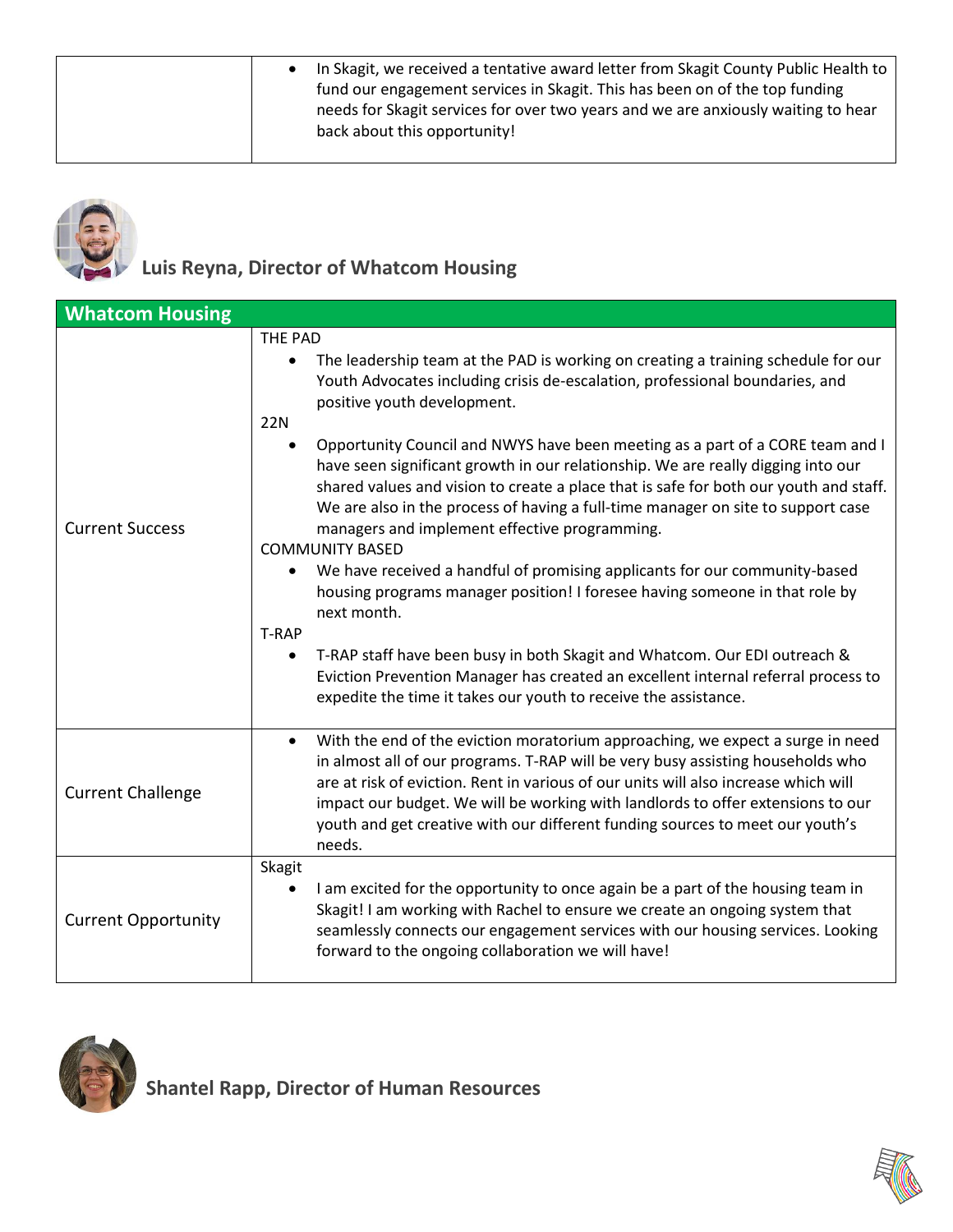| <b>Human Resources</b>     |                                                                                                                                                                                                                                                                                                                                                                                                                                                                                                                                                                                                                                                                                                                                                                                                                                                                                                                                                                                                                                                                                                                                                                                                                                                                                                                                                                                                                                                                                                                                                                                                                                                                                                                                                                                                                                                                                                                                                                                                                                                                             |
|----------------------------|-----------------------------------------------------------------------------------------------------------------------------------------------------------------------------------------------------------------------------------------------------------------------------------------------------------------------------------------------------------------------------------------------------------------------------------------------------------------------------------------------------------------------------------------------------------------------------------------------------------------------------------------------------------------------------------------------------------------------------------------------------------------------------------------------------------------------------------------------------------------------------------------------------------------------------------------------------------------------------------------------------------------------------------------------------------------------------------------------------------------------------------------------------------------------------------------------------------------------------------------------------------------------------------------------------------------------------------------------------------------------------------------------------------------------------------------------------------------------------------------------------------------------------------------------------------------------------------------------------------------------------------------------------------------------------------------------------------------------------------------------------------------------------------------------------------------------------------------------------------------------------------------------------------------------------------------------------------------------------------------------------------------------------------------------------------------------------|
| <b>Current Success</b>     | Last month we filled many of our open positions. This month we have hired the<br>$\bullet$<br>following staff:<br>Joel Zamora has returned to the NWYS team as a PAD Youth Advocate! Joel<br>$\circ$<br>worked with us for eight years and we are grateful to have him back.<br>Peter Anderson is a new On-Call PAD Youth Advocate. He has jumped right in<br>$\circ$<br>to working at the PAD and we are glad to have him on the team.<br>We are also in the process of hiring an On-Call Overnight PAD Youth<br>$\circ$<br>Advocate. They will start in July and once everything is final, I will share more<br>information.<br>Amber Joslyn has joined us as a contracted staff person through Catholic<br>$\circ$<br>Community Services. She will be working with the Behavioral Health Team.<br>We are happy to have her on board.<br>Good news! We have received funding for the Youth Action Committee, and we<br>are now able to hire four young people to be Community Advocates.<br>Tristan Holmes, who has been assisting us with interviewing and who was a<br>$\circ$<br>part of the Executive Search Committee is our first young person to have this<br>new title of Community Advocate. We are super grateful for all the work<br>Tristan has done and we look forward to him continuing to be a part of the<br>Youth Action Committee.<br>With the new mandate from the state, we have been able to update our COVID<br>protocols. This includes not having to wear a mask if you can provide proof of<br>being fully vaccinated. We are still required to wear masks when young people<br>are present. This protocol has not been changed due to the mandates around<br>shelters.<br>Paula invited the Strategic Leadership Team to her home where we had a team<br>building day. We spent the whole day together and made tamales. We spent time<br>playing games, eating together, and enjoying each other's company. It was a truly<br>good day and a lot of fun. Those who attended were, Jenn, Jason, Luis, Rachel,<br>Kiana, Sydney, Paula, and me. |
| <b>Current Challenge</b>   | Currently two members of our Behavioral Health Team are out of the office on<br>leave. They will be out for several weeks. With this news we have pulled together<br>the team to do some brainstorming for how to support youth and staff while they<br>are out. We have reached out to someone who is willing to provide drop-in<br>support for youth at 22North. We are still working out the details on how this will<br>happen. Please stay tuned. For staff, Luis Reyna and Rachel Handy have stepped<br>up to be there for their teams to consult when needed.<br>We are still in need of filling the following positions. If you know of anyone who<br>may be interested, please direct them to our website for more information,<br>www.nwys.org<br>Overnight PAD On-call Youth Advocate<br>$\circ$<br>Skagit Housing Case Manager - one permanent position and one<br>O<br>temporary<br>QYP Manager<br>$\circ$<br>Community-Based Housing Program Manager<br>$\circ$                                                                                                                                                                                                                                                                                                                                                                                                                                                                                                                                                                                                                                                                                                                                                                                                                                                                                                                                                                                                                                                                                               |
| <b>Current Opportunity</b> | We are making plans for our management team to have an in-person meeting in<br>July. Our management team consists of about 25 people, and we are excited to<br>be able to meet in one space.                                                                                                                                                                                                                                                                                                                                                                                                                                                                                                                                                                                                                                                                                                                                                                                                                                                                                                                                                                                                                                                                                                                                                                                                                                                                                                                                                                                                                                                                                                                                                                                                                                                                                                                                                                                                                                                                                |